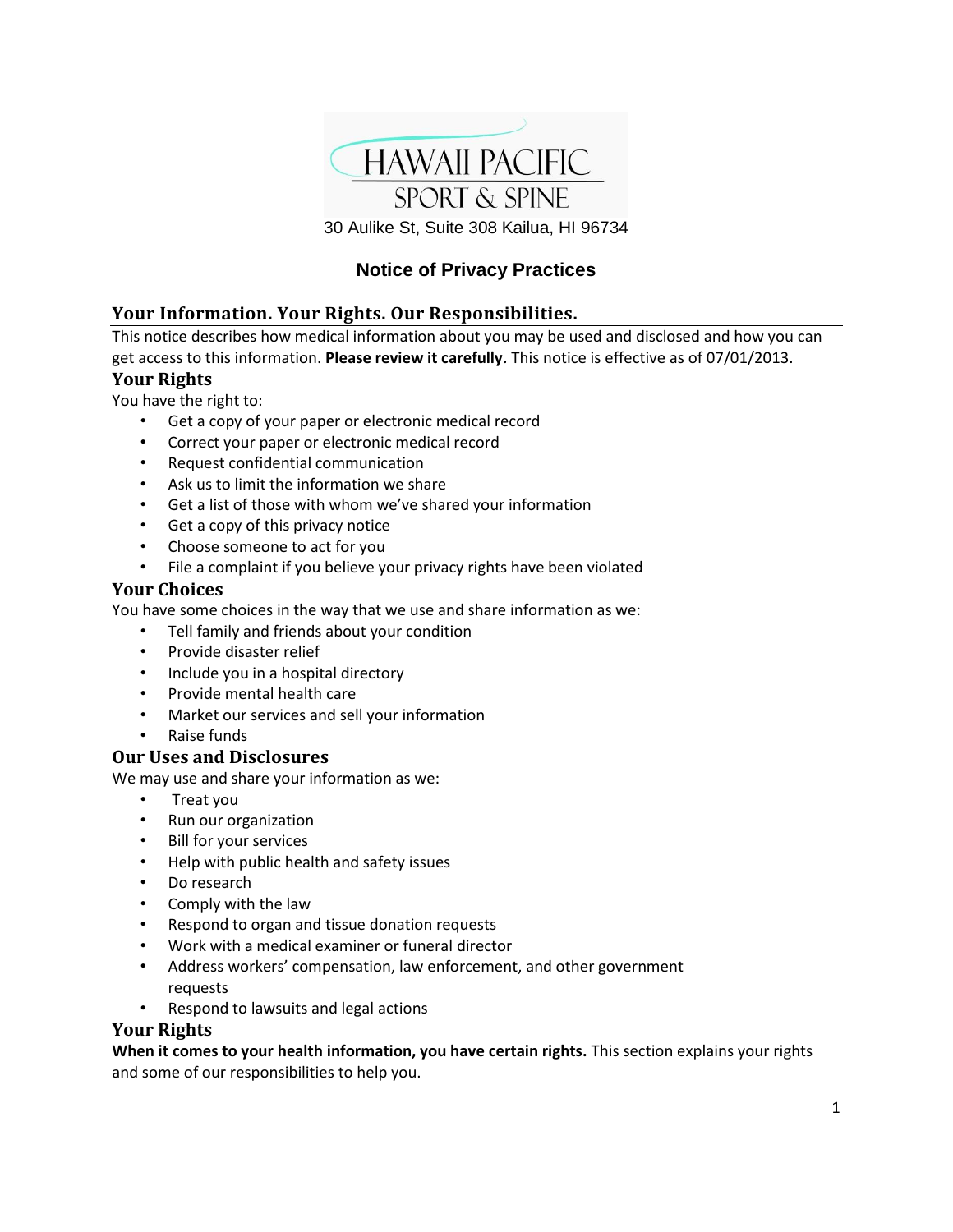### **Get an electronic or paper copy of your medical record**

- You can ask to see or get an electronic or paper copy of your medical record and other health information we have about you. Ask us how to do this.
- We will provide a copy or a summary of your health information, usually within 30 days of your request. We may charge a reasonable, cost-based fee.

### **Ask us to correct your medical record**

- You can ask us to correct health information about you that you think is incorrect or incomplete. Ask us how to do this.
- We may say "no" to your request, but we'll tell you why in writing within 60 days.

# **Request confidential communications**

- You can ask us to contact you in a specific way (for example, home or office phone) or to send mail to a different address.
- We will say "yes" to all reasonable requests.

### **Ask us to limit what we use or share**

- You can ask us not to use or share certain health information for treatment, payment, or our operations. We are not required to agree to your request, and we may say "no" if it would affect your care.
- If you pay for a service or health care item out-of-pocket in full, you can ask us not to share that information for the purpose of payment or our operations with your health insurer. We will say "yes" unless a law requires us to share that information.

### **Get a list of those with whom we've shared information**

- You can ask for a list (accounting) of the times we've shared your health information for six years prior to the date you ask, who we shared it with, and why.
- We will include all the disclosures except for those about treatment, payment, and health care operations, and certain other disclosures (such as any you asked us to make). We'll provide one accounting a year for free but will charge a reasonable, cost-based fee if you ask for another one within 12 months.

# **Get a copy of this privacy notice**

You can ask for a paper copy of this notice at any time, even if you have agreed to receive the notice electronically. We will provide you with a paper copy promptly.

#### **Choose someone to act for you**

- If you have given someone medical power of attorney or if someone is your legal guardian, that person can exercise your rights and make choices about your health information.
- We will make sure the person has this authority and can act for you before we take any action.

# **File a complaint if you feel your rights are violated**

- You can complain if you feel we have violated your rights by contacting us using the information on page 1.
- You can file a complaint with the U.S. Department of Health and Human Services Office for Civil Rights by sending a letter to 200 Independence Avenue, S.W., Washington, D.C. 20201, calling 1- 877-696-6775, or visiting **www.hhs.gov/ocr/privacy/hipaa/complaints/.**
- We will not retaliate against you for filing a complaint.

# **Your Choices**

**For certain health information, you can tell us your choices about what we share.** If you have a clear preference for how we share your information in the situations described below, talk to us. Tell us what you want us to do, and we will follow your instructions.

In these cases, you have both the right and choice to tell us to:

• Share information with your family, close friends, or others involved in your care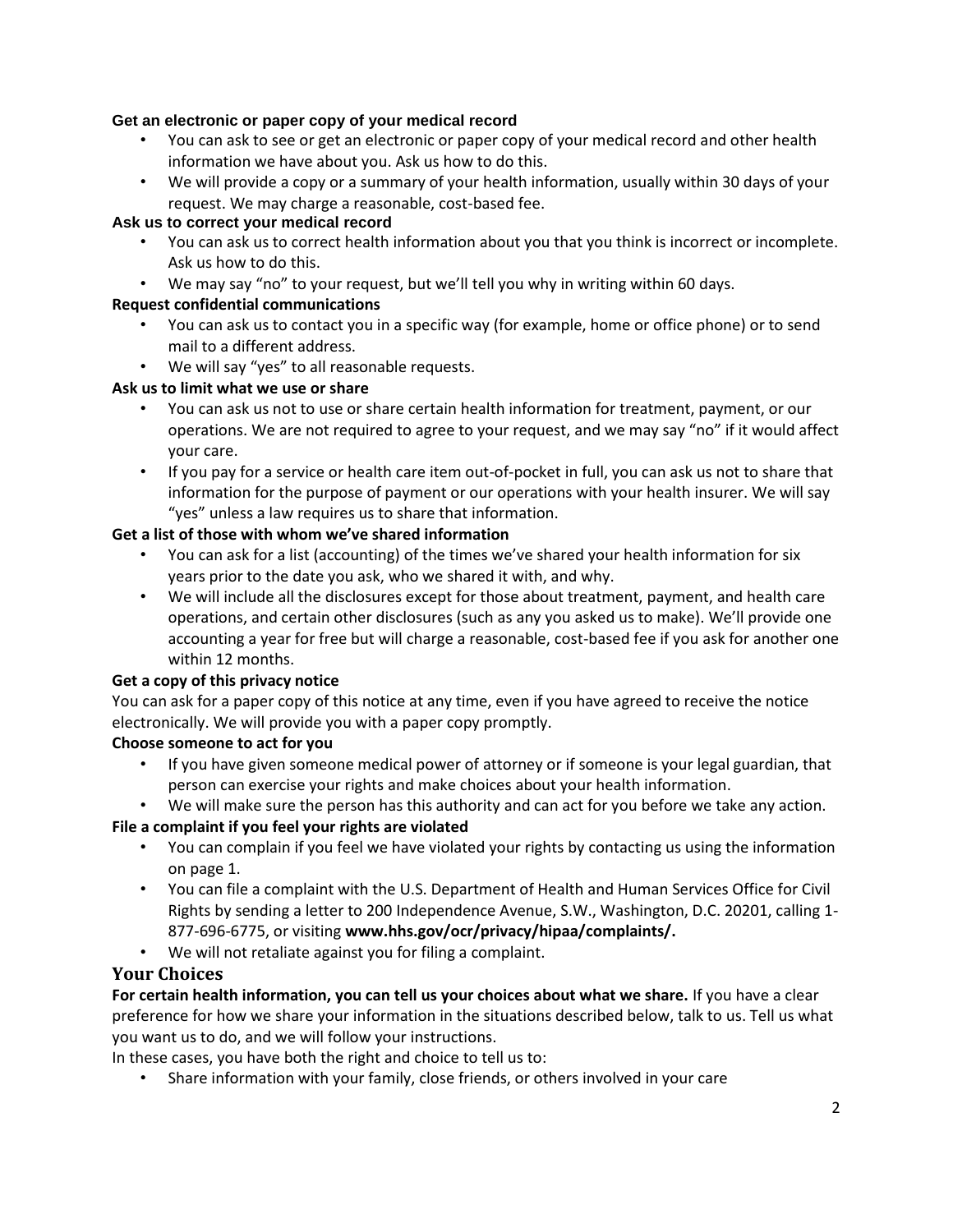- Share information in a disaster relief situation
- Include your information in a hospital directory

*If you are not able to tell us your preference, for example if you are unconscious, we may go ahead and share your information if we believe it is in your best interest. We may also share your information when needed to lessen a serious and imminent threat to health or safety.*

In these cases we never share your information unless you give us written permission:

- Marketing purposes
- Sale of your information
- Most sharing of psychotherapy notes

In the case of fundraising:

• We may contact you for fundraising efforts, but you can tell us not to contact you again.

### **Our Uses and Disclosures**

# **How do we typically use or share your health information?**

We typically use or share your health information in the following ways.

#### **Treat you**

We can use your health information and share it with other professionals who are treating you. *Example: A doctor treating you for an injury asks another doctor about your overall health condition.*

#### **Run our organization**

We can use and share your health information to run our practice, improve your care, and contact you when necessary.

*Example: We use health information about you to manage your treatment and services.* 

#### **Bill for your services**

We can use and share your health information to bill and get payment from health plans or other entities.

*Example: We give information about you to your health insurance plan so it will pay for your services.* 

#### **How else can we use or share your health information?**

We are allowed or required to share your information in other ways – usually in ways that contribute to the public good, such as public health and research. We have to meet many conditions in the law before we can share your information for these purposes. For more information see:

[www.hhs.gov/ocr/privacy/hipaa/understanding/consumers/index.html](http://www.hhs.gov/ocr/privacy/hipaa/understanding/consumers/index.html)**.**

#### **Help with public health and safety issues**

- We can share health information about you for certain situations such as:
- Preventing disease
- Helping with product recalls
- Reporting adverse reactions to medications
- Reporting suspected abuse, neglect, or domestic violence
- Preventing or reducing a serious threat to anyone's health or safety

### **Do research**

We can use or share your information for health research.

#### **Comply with the law**

We will share information about you if state or federal laws require it, including with the Department of Health and Human Services if it wants to see that we're complying with federal privacy law.

#### **Respond to organ and tissue donation requests**

We can share health information about you with organ procurement organizations.

#### **Work with a medical examiner or funeral director**